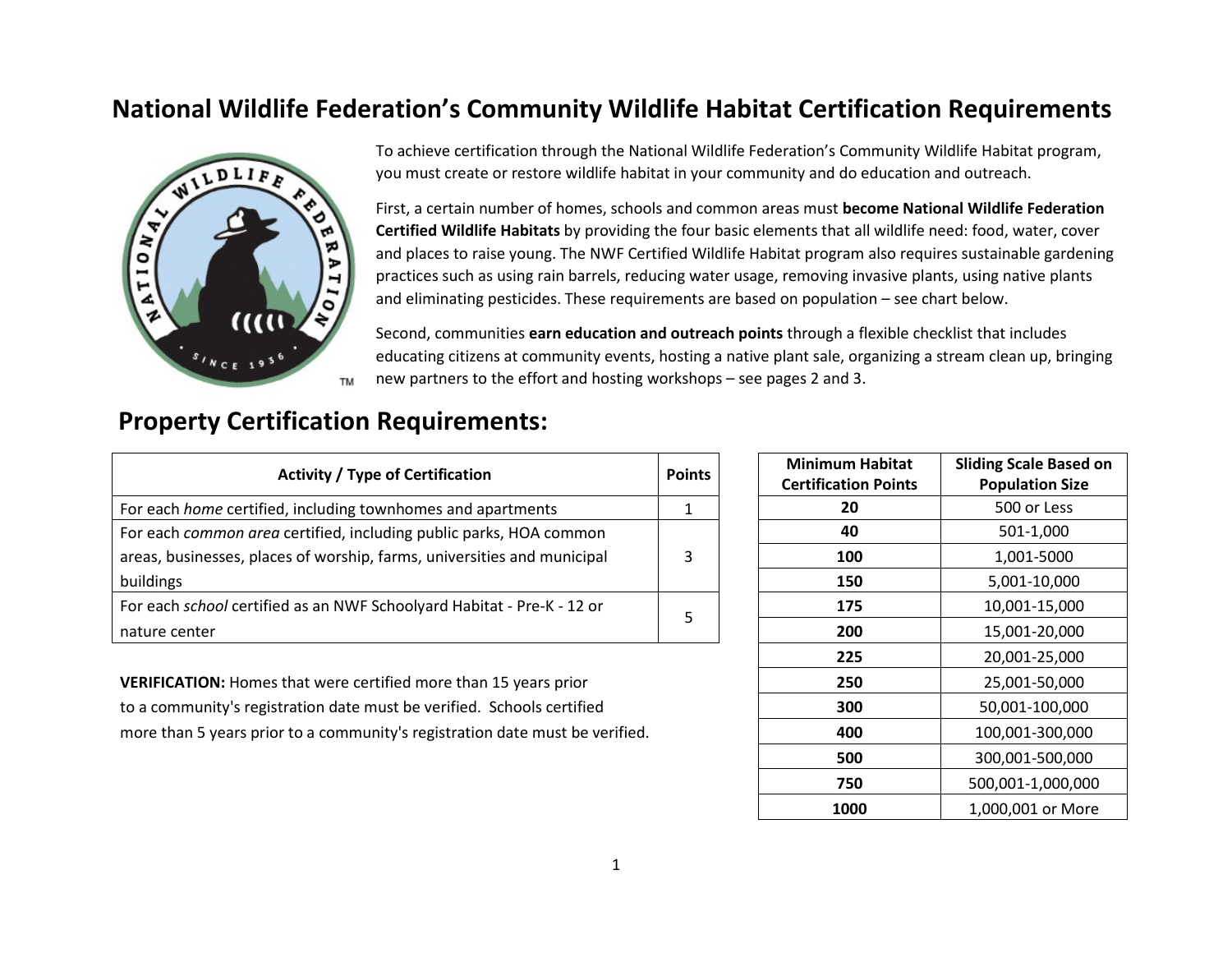## **Education and Outreach Requirements:**

| <b>Registration Goals - 40 Points Required</b>                                                                              |                 |  |
|-----------------------------------------------------------------------------------------------------------------------------|-----------------|--|
| <b>Activity</b>                                                                                                             | <b>Points</b>   |  |
| Name your NWF Community Wildlife Habitat project                                                                            | 5               |  |
| Identify your Team Leader & Habitat Team Members (typically 3-7 total) & Register as NWF Volunteers                         | 5               |  |
| Set up system for tracking progress (journal, google doc, etc.)                                                             | 5               |  |
| Establish project goals & vision for one, three and five years with a budget                                                | 5               |  |
| Submit your community summary for the NWF website                                                                           | 5               |  |
| Complete the Community Assessment Form                                                                                      | 5               |  |
| Attend NWF Welcome Webinar for New Communities                                                                              | 5               |  |
| Create plan for keeping all Habitat Team Members in regular communication                                                   | 5               |  |
| One member of your Habitat Team becomes an NWF Habitat Steward or Habitat Host Volunteer (not avail in all areas) (up to 5) | 5               |  |
| Send out a press release for about your community registration                                                              | 5               |  |
| Hold a call with NWF's state affiliate in you state if they are active in this program (NWF can facilitate)                 | 5               |  |
| Meet, call or otherwise connect with another Community Wildlife Habitat in your area (NWF can facilitate)                   | 5               |  |
| Obtain letter of support from community government officials (mayor, county commission, HOA president)                      | 10              |  |
| Pass a proclamation announcing your community's registration at your city council meeting                                   | 10 <sup>1</sup> |  |
| Plan & organize a kick-off celebration                                                                                      | 10              |  |

| <b>Outreach Goals - 50 Points Required</b>                                                                                                                                                        |               |  |
|---------------------------------------------------------------------------------------------------------------------------------------------------------------------------------------------------|---------------|--|
| <b>Activity</b>                                                                                                                                                                                   | <b>Points</b> |  |
| Improve your community's weed ordinances or other public policies to make them more wildlife-friendly                                                                                             | 10            |  |
| Work with municipal or other local park agencies to convert parkland to wildlife-friendly landscapes                                                                                              | 10            |  |
| Provide Garden for Wildlife information at a booth or table at a community event (up to 3 events)                                                                                                 | 5             |  |
| Coordinate a stream cleanup, tree planting, invasive species removal, native plant rescue, native plant sale, trail clean-up, family<br>nature event or other restoration event (up to 10 events) | 10            |  |
| Work with local nurseries to label and/or provide native plants                                                                                                                                   | 10            |  |
| Each Habitat Team Member that serves on a community board or council related to environmental issues (up to 3)                                                                                    |               |  |
| Each presentation to an organization not yet associated with your project (up to 5)                                                                                                               | 5             |  |
| Other Community Project (please discuss with NWF staff)                                                                                                                                           | TBD           |  |